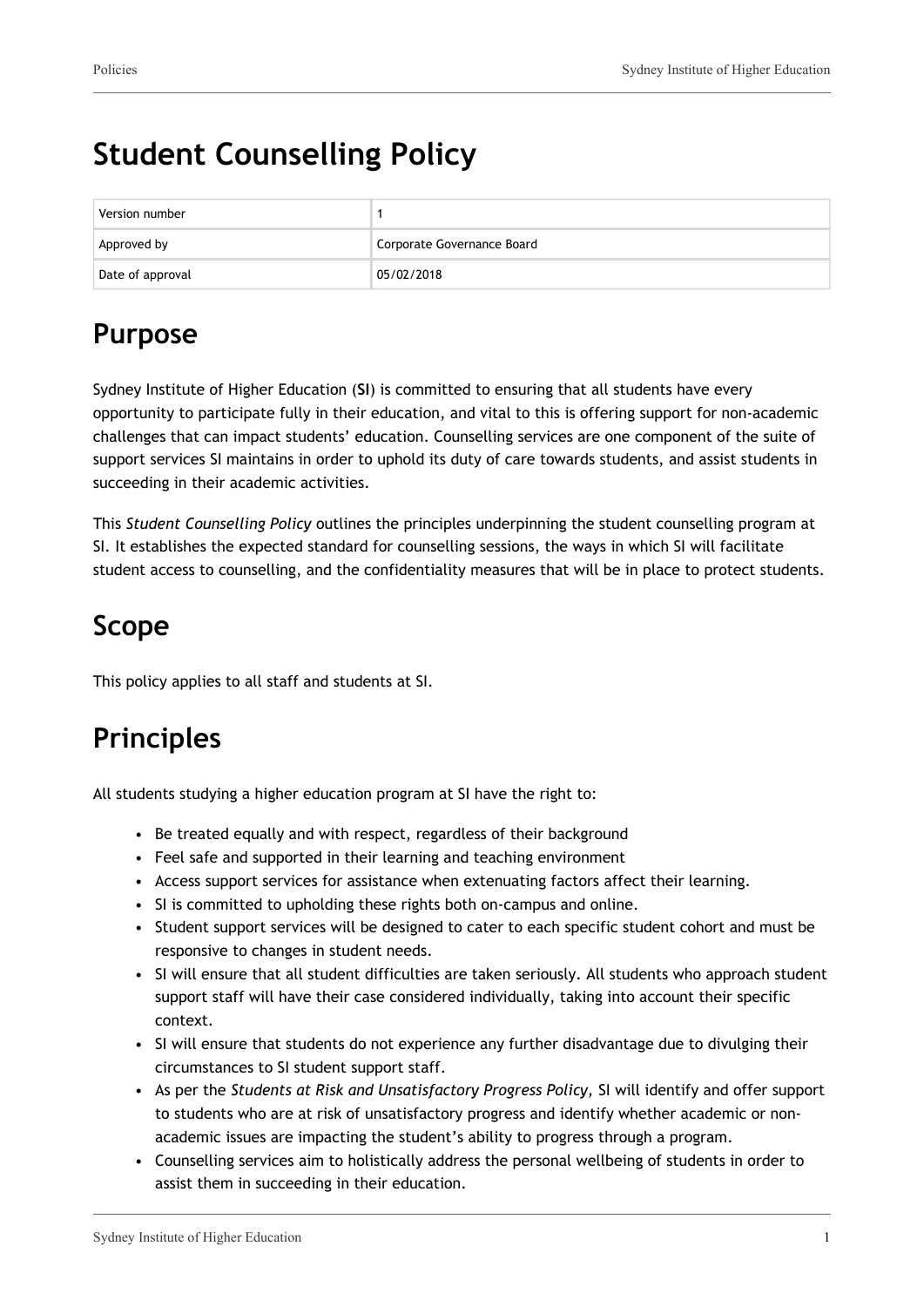### **Procedures**

#### *Counselling*

The Student Counselling and Wellbeing Officer will be available to students on an appointment-only basis.

Counselling sessions will be:

- Free of charge for all students
- Scheduled so that they do not clash with the student's classes, where possible.
- Within reason, flexible in terms of length and frequency to meet students' changing needs
- Conducted in a professional and ethical manner.

#### *Information for students*

As per the *Information for Students Policy,* information on counselling services, including how to access them, will be available to students via:

- The SI website
- The *Student Handbook*
- SI Orientation
- The LMS
- The unit outlines for each unit
- Flyers and posters around campus.

#### *Referrals to Counselling*

#### *Self-referral*

Students may make an appointment with Student Counselling and Wellbeing Officer.

#### *Referral by staff members*

Any staff member may refer an individual student to counselling services during a one-on-one consultation with the student.

#### *External Referral*

SI student support staff and administration staff are equipped to refer the student to external counselling and support services.

Students will be treated equally to all other students if they seek external help. This includes continuing access to the SI counselling service.

#### *Confidentiality*

The SI Counsellor will ensure that student details and grievances are treated with the utmost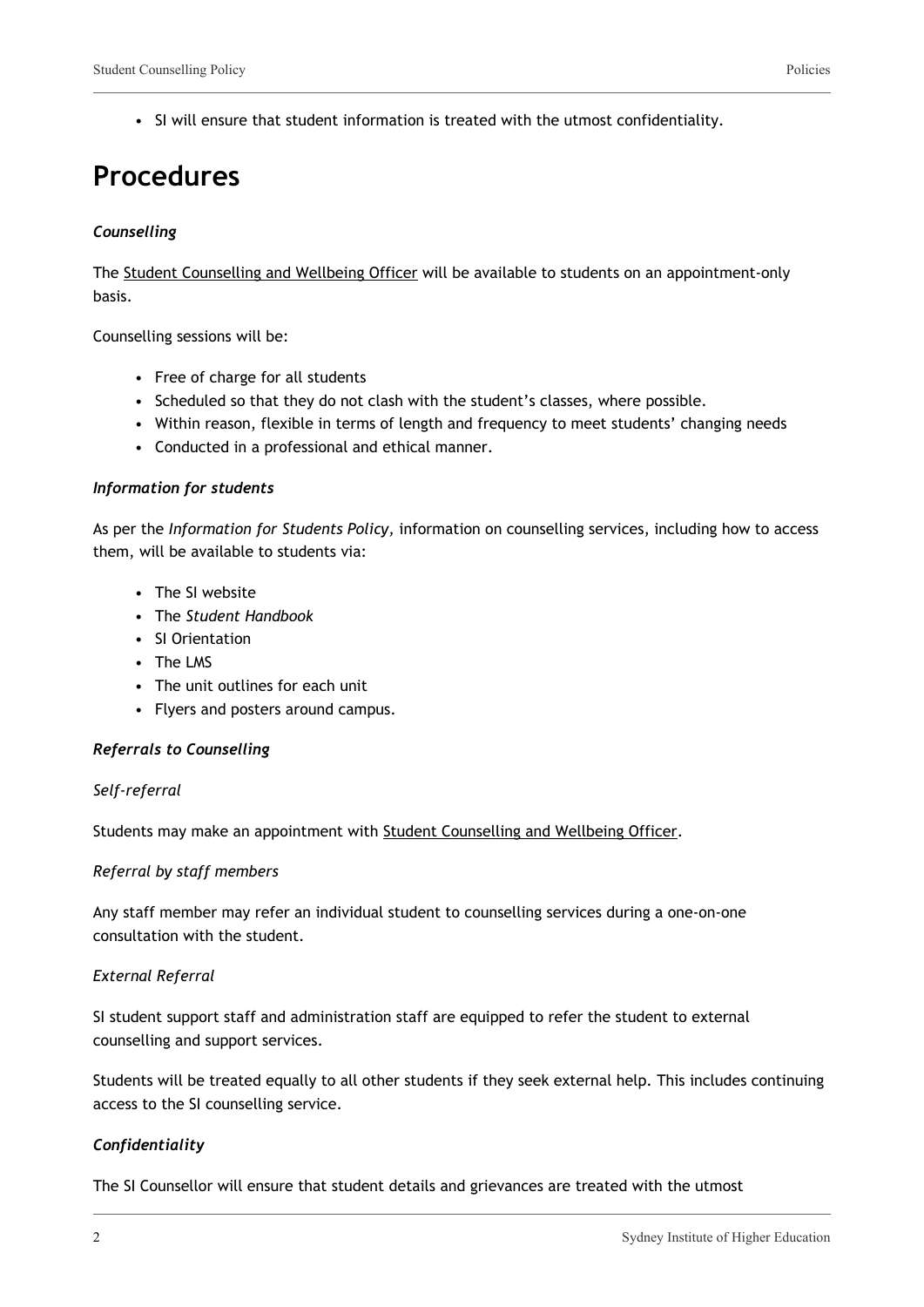#### confidentiality.

The only instance in which the Student Counselling and Wellbeing Officer is required to communicate something revealed by the student during a counselling session is if the student:

- is at risk of attempting suicide
- Is unable to take care of themselves
- Is at risk of physically harming others.

The Student Counselling and Wellbeing Officer may discuss any matters they have become aware of as a result of counselling sessions with a student directly with the Dean where they feel such disclosure is warranted and in the best interest of the student

The Counsellor must inform students of this obligation from the outset.

Records of student counselling session details will be securely maintained to ensure confidentiality, as per the *Data and Records Integrity Policy*.

#### *Improvement of service*

Student counselling services will be monitored as per 'policy implementation and monitoring' below. Reports from monitoring activities will be used to implement improvements to the services to ensure that they are tailored to the needs of each specific student cohort.

The *Academic Board* will determine which recommendations to implement for improvement of the program and develop implementation plans with clear responsibilities and reporting arrangements.

Improvements must be made in accordance with the limits of authority defined in the *Delegations Register.* As such, the *Academic Board* may be required to submit improvement plans to the *Corporate Governance Board* for approval.

The positions and/or bodies responsible for implementing improvements must provide a report on implementation as per the planned reporting arrangement. This report will be considered part of the ongoing monitoring and reporting on student counselling services at SI.

### **Policy Implementation and Monitoring**

The *Academic Board* delegates responsibility for the day-to-day implementation of this policy to the Dean.

The *Academic Board* will review all periodic reports and advice from relevant committees and staff members.

Additionally, the *Academic Board* will review all relevant student complaints, concerns raised by staff members, and instances of student or staff misconduct on an ongoing basis.

Based on these monitoring activities, the *Academic Board* must provide a report to the *Corporate Governance Board* and ensure that findings are taken into account in planning, quality assurance and improvement processes.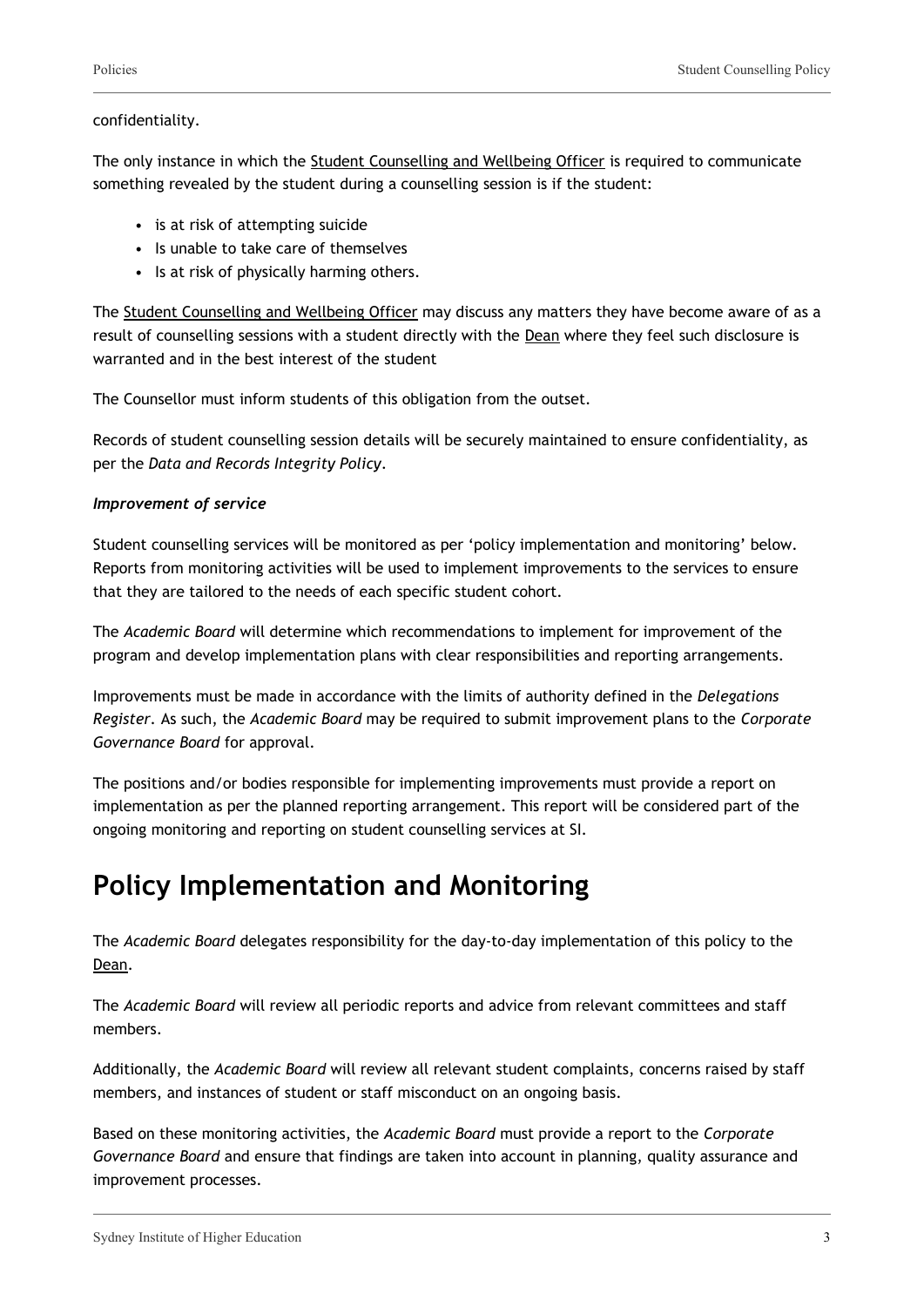**Academic Board:** the governing body responsible for academic matters, including teaching and learning, program approval, workforce planning, academic staff appointments, research and professional development, academic policies and procedures, overseeing student grievances and appeals processes. The *Academic Board* reports to the *Corporate Governance Board*.

**Academic staff**: staff employed at SI in learning and teaching or research capacity.

**At-risk student**: a student who is identified as being at risk of failing a unit and therefore at risk of satisfactory progress through a program of study; or a student who fails a core or compulsory unit, or fails 50% or more of the credit points in a study period, and are thus 'at risk' of unsatisfactory progress.

**Corporate Governance Board**: the governing body responsible for oversight of all higher education operations, including the ongoing viability of the institution and the quality of its higher education delivery. The *Corporate Governance Board* guides Management and delegates responsibility for academic matters to the Academic Board.

**Counselling services**: a support service offered by SI to any student experiencing personal problems that needs or requests professional help and advice.

**Student Counselling and Wellbeing Officer:** a non-academic member of SI staff responsible for providing students with information regarding non-academic support services. A student support officer can refer students to counsellors, general practitioners, and other health services.

### **Review schedule**

This policy will be reviewed by the *Academic Board* every three years.

| Version History |                            |                |                 |                   |
|-----------------|----------------------------|----------------|-----------------|-------------------|
| Version number: | Approved by:               | Approval date: | Revision notes: | Next review date: |
|                 | Corporate Governance Board | 05/02/2018     | Adopted         | 05/02/2021        |

| ▲ Related Documents |                                       |  |
|---------------------|---------------------------------------|--|
| ☞                   | Data and Records Integrity Policy     |  |
| $\bullet$           | <b>Disability Support Policy</b>      |  |
| $\bullet$           | Information For Students Policy       |  |
| ☞                   | International Student Services Policy |  |
| ☞                   | Orientation Program Policy            |  |
| $\bullet$           | Student Welfare Policy                |  |